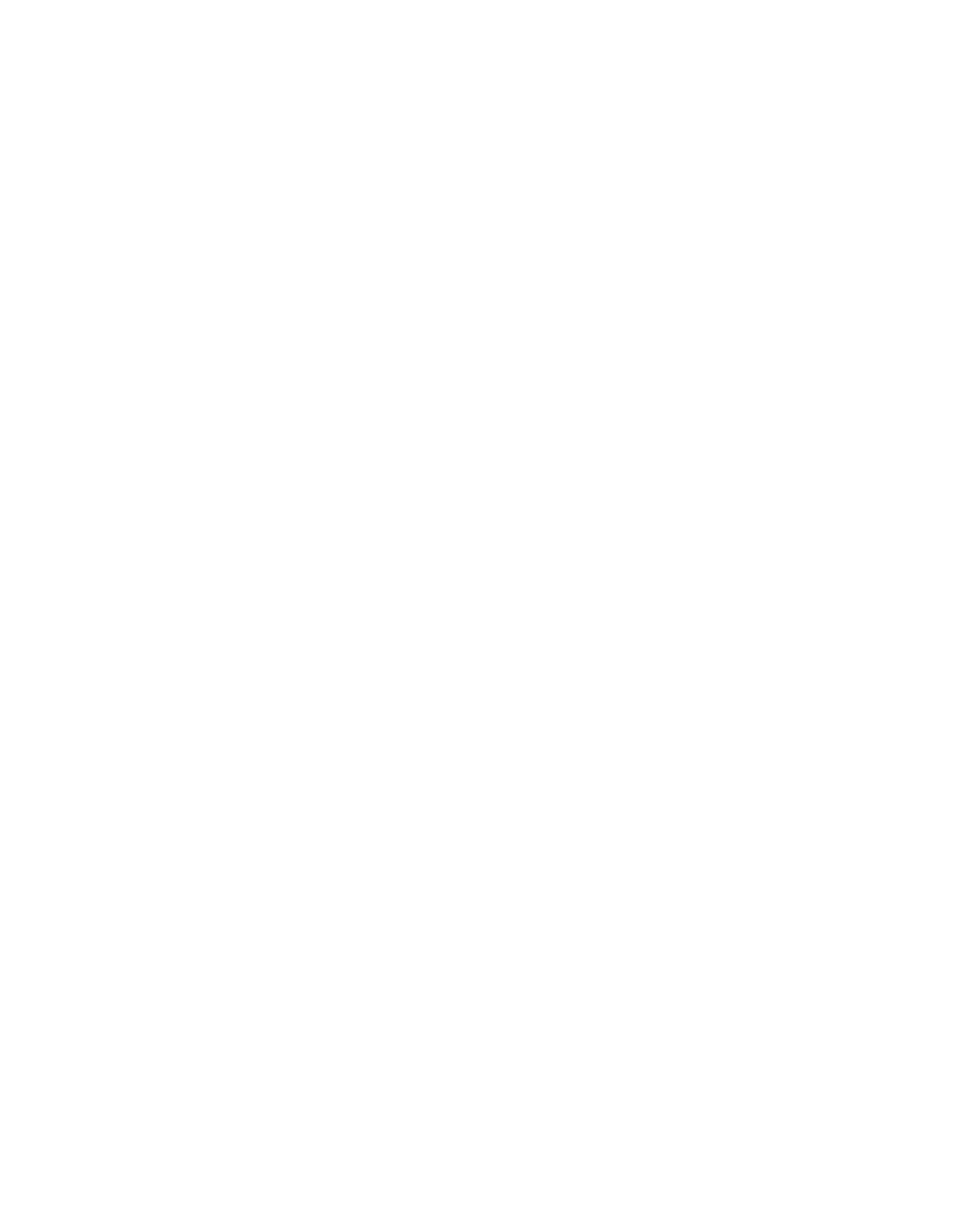

# The Demographics of Innovation in the United States

BY ADAMS NAGER, DAVID HART, STEPHEN EZELL, AND ROBERT D. ATKINSON | FEBRUARY 2016

# **EXECUTIVE SUMMARY**

Behind every technological innovation is an individual or a team of individuals responsible for the hard scientific or engineering work. And behind each of them is an education and a set of experiences that impart the requisite knowledge, expertise, and opportunity. These scientists and engineers drive technological progress by creating innovative new products and services that raise incomes and improve quality of life for everyone.

But who are these individuals? How old are they? Were they born in the United States or abroad? Are they male or female? What are their races and ethnicities? What kind of education do they have? Identifying the characteristics of the individuals who create successful, meaningful innovation in America can shed important light on how to broaden and deepen the country's pool of potential innovators through STEM education (science, technology, engineering and math), immigration, and overall innovation policies.

This study surveys people who are responsible for some of the most important innovations in America. These include people who have won national awards for their inventions, people who have filed for international, triadic patents for their innovative ideas in three technology areas (information technology, life sciences, and materials sciences), and innovators who have filed triadic patents for large advanced-technology companies. In total, 6,418 innovators were contacted for this report, and 923 provided viable responses. This diverse, yet focused sampling approach enables a broad, yet nuanced examination of individuals driving innovation in the United States.

The demographics of U.S. innovation are different from the demographics of the country as a whole, and also from the demographics of college-educated Americans—even those with Ph.Ds. in science or engineering.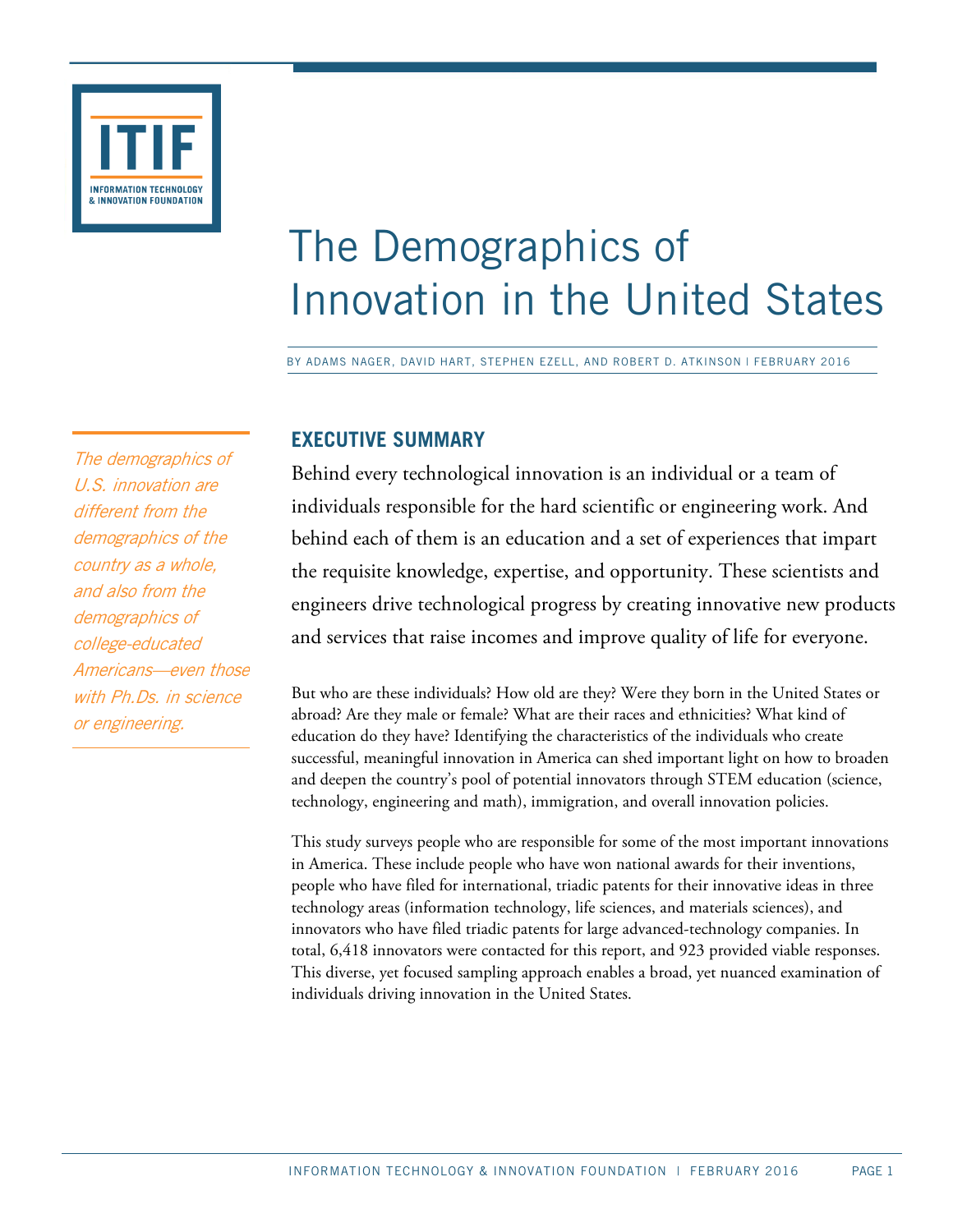#### **Who Innovates**

The survey results show that the demographics of U.S. innovation are different not only from the demographics of the United States as a whole, but also from the demographics of college-educated Americans—even those with Ph.Ds. in science or engineering.

Immigrants comprise a large and vital component of U.S. innovation:

- More than one-third (35.5 percent) of U.S. innovators were born outside the United States, even though this population makes up just 13.5 percent of all U.S. residents.
- Another 10 percent of innovators were born in the United States but have at least one parent born abroad.
- More than 17 percent of innovators are not U.S. citizens, yet they are making invaluable contributions to U.S. innovation.
- Immigrants born in Europe or Asia are more than five times as likely as the average native-born U.S. citizen to have created an innovation in America.
- Immigrant innovators also are better educated on average than native-born innovators, with over two-thirds holding doctorates in STEM subjects (science, technology, engineering, and mathematics).

There is a striking gender split among innovators:

- Women represent only 12 percent of U.S. innovators.
- This constitutes a smaller percentage than the female share of undergraduate degree recipients in STEM fields, STEM Ph.D. students, and working scientists and engineers.
- The share of women was 5 percent larger among foreign-born innovators than among U.S.-born innovators.

Minorities born in the United States are significantly underrepresented:

- U.S.-born minorities (including Asians, African Americans, Hispanics, Native Americans, and other ethnicities) make up just 8 percent of U.S.-born innovators. These groups constitute 32 percent of the total U.S.-born population.
- Despite comprising 13 percent of the native-born population of the United States, African Americans comprise just half a percent of U.S.-born innovators.

Innovators in the United States are experienced and highly educated, and most hold advanced degrees in science and technology fields:

- Four-fifths of innovators possess at least one advanced degree, and 55 percent have attained a Ph.D. in a STEM subject.
- Half of innovators majored in some form of engineering as an undergraduate, and more than 90 percent majored in a STEM subject as an undergraduate.

Immigrants born in Europe or Asia are more than five times as likely as the average native-born U.S. citizen to have created an innovation in America.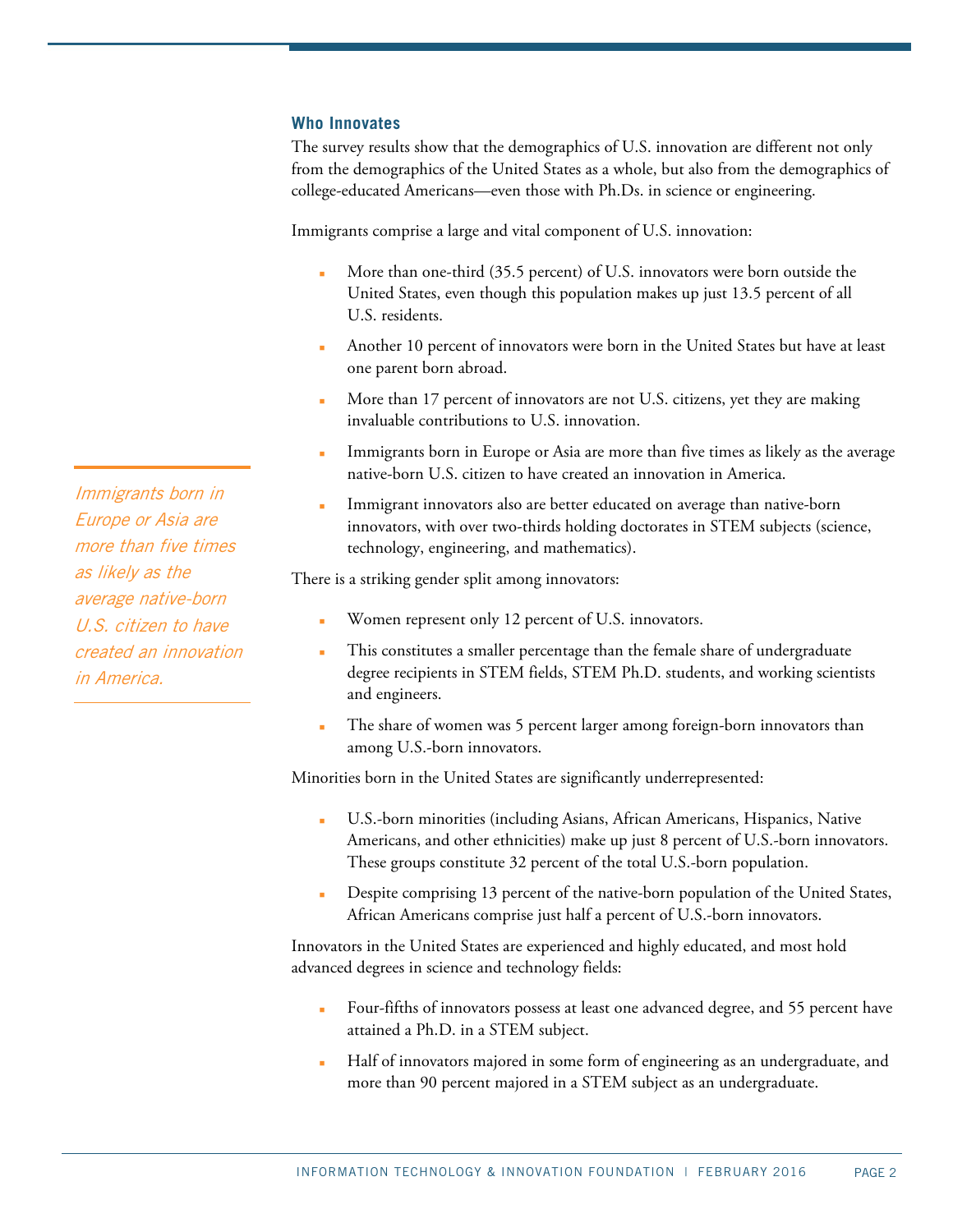- STEM graduates from private undergraduate colleges and universities are more likely to become innovators. However, innovators are more likely to hold graduate degrees from public universities than private ones.
- While the Massachusetts Institute of Technology (MIT) educated more innovators than any other single graduate university, large public universities, including the University of Illinois at Urbana-Champaign, the University of California at Berkeley, and the University of Texas at Austin followed as the top educators of innovators.
- Contrary to popular narratives about young, technology-savvy entrepreneurs dropping out of college to found companies in Silicon Valley, the median age for innovators is 47.

### **Where and How Innovation Occurs**

In addition to exploring the demography of innovators, this study sheds light on the innovations themselves and the organizations that produce them. The sample of meaningful and marketable innovations includes both fully commercialized innovations and innovations still in development.

- More than two-fifths of innovations in the sample are available on the market, and one-quarter have generated over \$25 million in total revenue.
- Innovators cite insufficient funds, market factors, and government regulatory constraints as barriers that slow or prevent commercialization.
- Twenty percent of innovations were collaborations between multiple institutions, and half of these were public-private partnerships between private companies and universities or government research labs.
- Public research labs were involved in 13 percent of innovations, and universities accounted for another 7 percent, showing the importance of federal funding for research in supporting the creation of market-ready innovations.

In contrast to the popular narrative that large firms are copiers and small firms the innovators, this study finds that large companies are the most important contributors to U.S. innovation:

- Approximately 60 percent of private-sector innovations originate from businesses with more than 500 employees; with 16 percent originate from firms with fewer than 25 employees.
- Reinforcing the critical role of the federal government in supporting innovation, more than half of companies with fewer than 25 employees received assistance from public sources, including grants from the departments of Defense and Energy and the National Institutes of Health, and awards from the Small Business Innovation Research program.

In contrast to the popular narrative that large firms are copiers and small firms the innovators, this study finds that large companies are the most important contributors to U.S. innovation.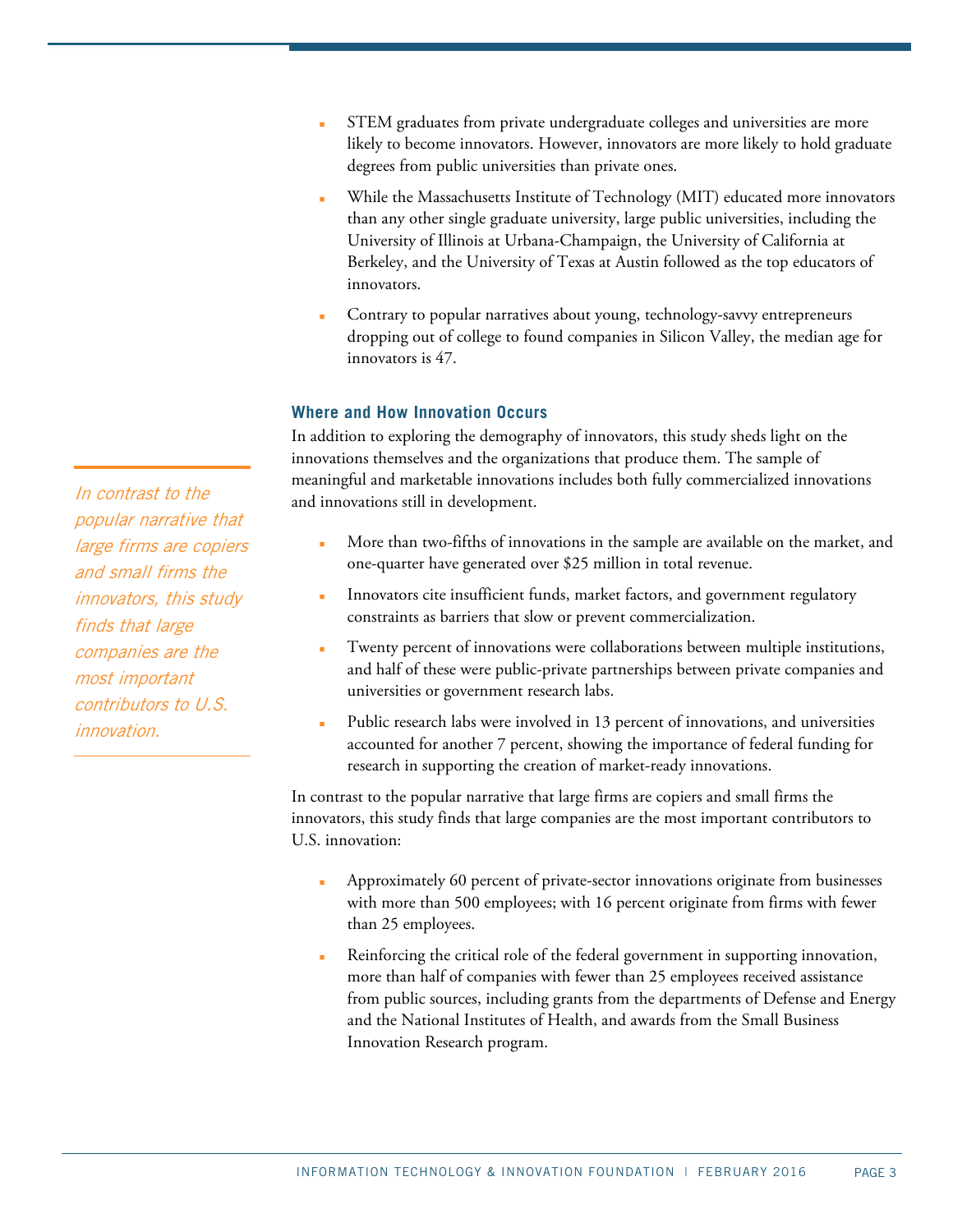Innovation occurs across the United States, but concentrates in the Northeast, in California, and near sources of public research spending.

- California had the most innovations of any state, with innovations concentrated in Silicon Valley, the San Francisco Bay Area, and San Diego.
- Controlling for population, the mid-Atlantic and New England states tended to produce the most international patents in life sciences, materials sciences, and information technology, with Massachusetts, Connecticut, Delaware, New Jersey, and Rhode Island leading.
- Innovation winning awards clustered around public laboratories and prominent research universities, such as Sandia and Los Alamos National Labs in New Mexico, Oak Ridge National Lab in Tennessee, and universities in Berkeley, California, and Cambridge, Massachusetts.

#### **Policy Recommendations**

The findings here suggest two important policy implications related to STEM talent in the U.S. economy.

The first is to do a better job enabling women and minorities to gain STEM degrees. This will require more effort at the K-8 level, and, particularly, as ITIF has noted in the past, at the high school and college levels. Policymakers should consider expanding STEM high schools, particularly in disadvantaged communities, and expanding and improving computer science and engineering education in all American high schools. The country also needs stronger incentives for colleges and universities to do a better job of retaining students with an interest in STEM, as well as more funding for Ph.D. fellowships.

Second, given the importance of foreign-born STEM workers to American innovation success, we need policies to strengthen and expand the immigration pipeline that allows highly trained STEM workers to innovate in the United States, including foreign STEM graduates of U.S. colleges and universities who often have a hard time staying legally.

The results of this survey show that different segments of the population innovate at vastly different rates; that in-depth, specialized knowledge and experience in science, technology, engineering, and mathematics is the cornerstone of innovation; and that government has an important role to play in supporting education, STEM immigration, research funding, and technology transfer.